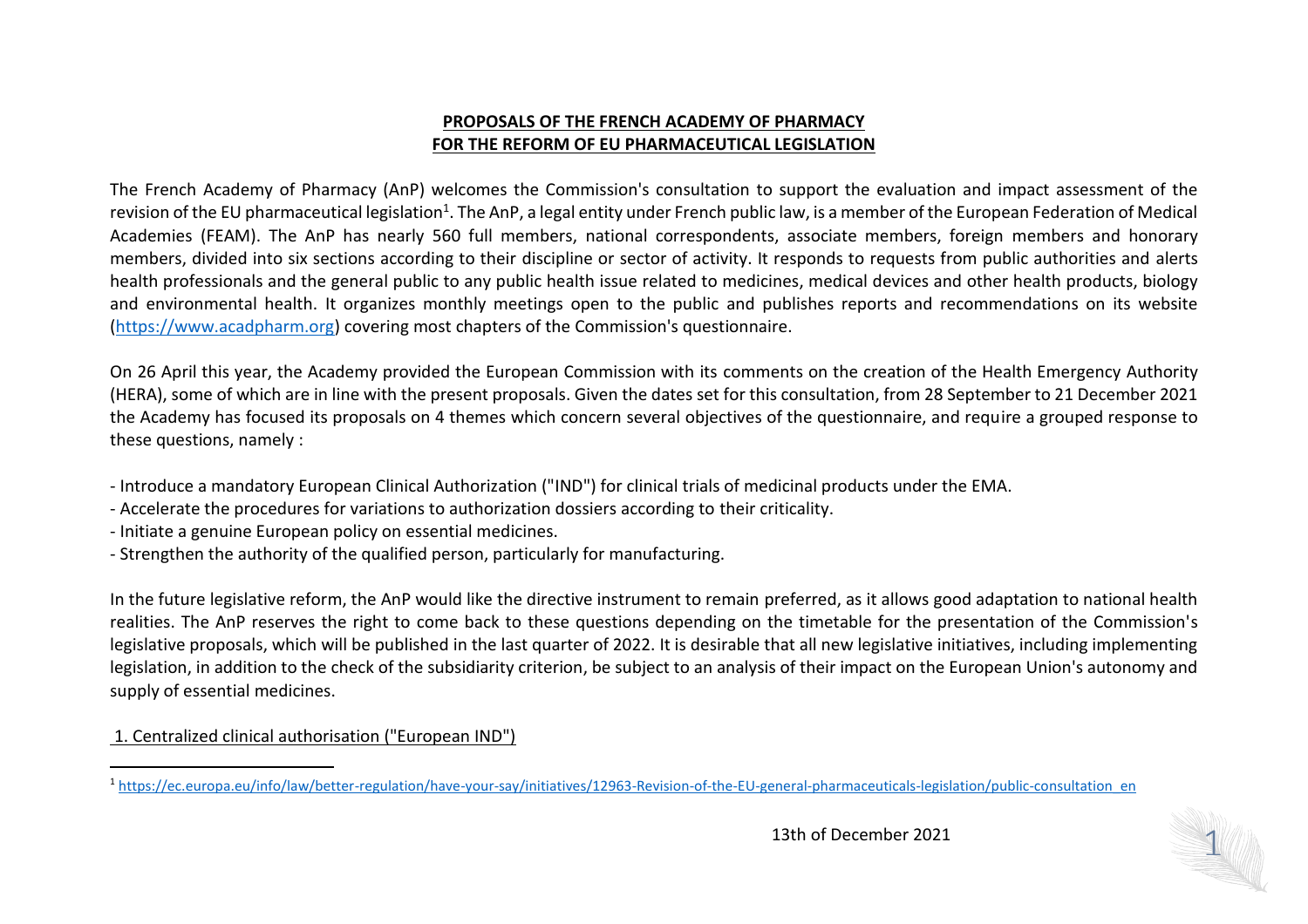AnP proposals for a "European IND"

### **Chapters of the Commission's questionnaire:**

Effectiveness of EU pharmaceutical legislation; incentives for innovation; Adapting the regulatory framework for new products to the future; Improving access to medicines.

## **Regulatory aspects:**

Amend Articles 4 (prior authorization) and 5 (filing of an application) of Regulation (EU) No 536/2014 to establish a European clinical trial authorization for medicinal products under the centralized procedure.

Amend Regulation (EC) No 726/2004 (EMA & centralized procedure) to establish a Clinical Trials Committee and an Ethics Committee at the EMA.

In Europe, the EMA's scientific opinions have, since 1995, marked progress in the dialogue between authorities and researchers. This initial progress has now reached its limits. This dialogue deserves to be better structured in order to ensure the continuity of the evaluation within life cycle of medicinal products covered by the centralized European procedure, from the pre-authorization phase of clinical trials to postauthorization monitoring (pharmacovigilance).

The Covid-19 crisis has demonstrated that the drug evaluation process benefits from a continuous process, which should start well in advance of the submission of an ideally complete file. For centralized procedure medicinal products, consistency between the EMA's scientific opinions, national decisions to authorize clinical trials and the subsequent opinions of the Committee for Medicinal Products for Human Use is far from ideal, with unavoidable delays. This is a serious handicap for innovative European companies compared to the US situation. The entry into force in 2022 of the Clinical Trials Information System (CTIS) provided for in Regulation (EU) No 536/2014 does not guarantee consistency and continuity between national and European procedures. The EMA's role remains limited to the administration of the portal of the new system, which moreover appears to be too cumbersome and bureaucratic for trials initiated by academic research and small biotechnology firms.

The FDA's "IND" (Investigational New Drug [application]) arrangements allow single point of contact and consistency of decision making from Phase I clinical trials to marketing authorization in the USA. It includes in a coordinated and continuous way assessors and inspectors. It imposes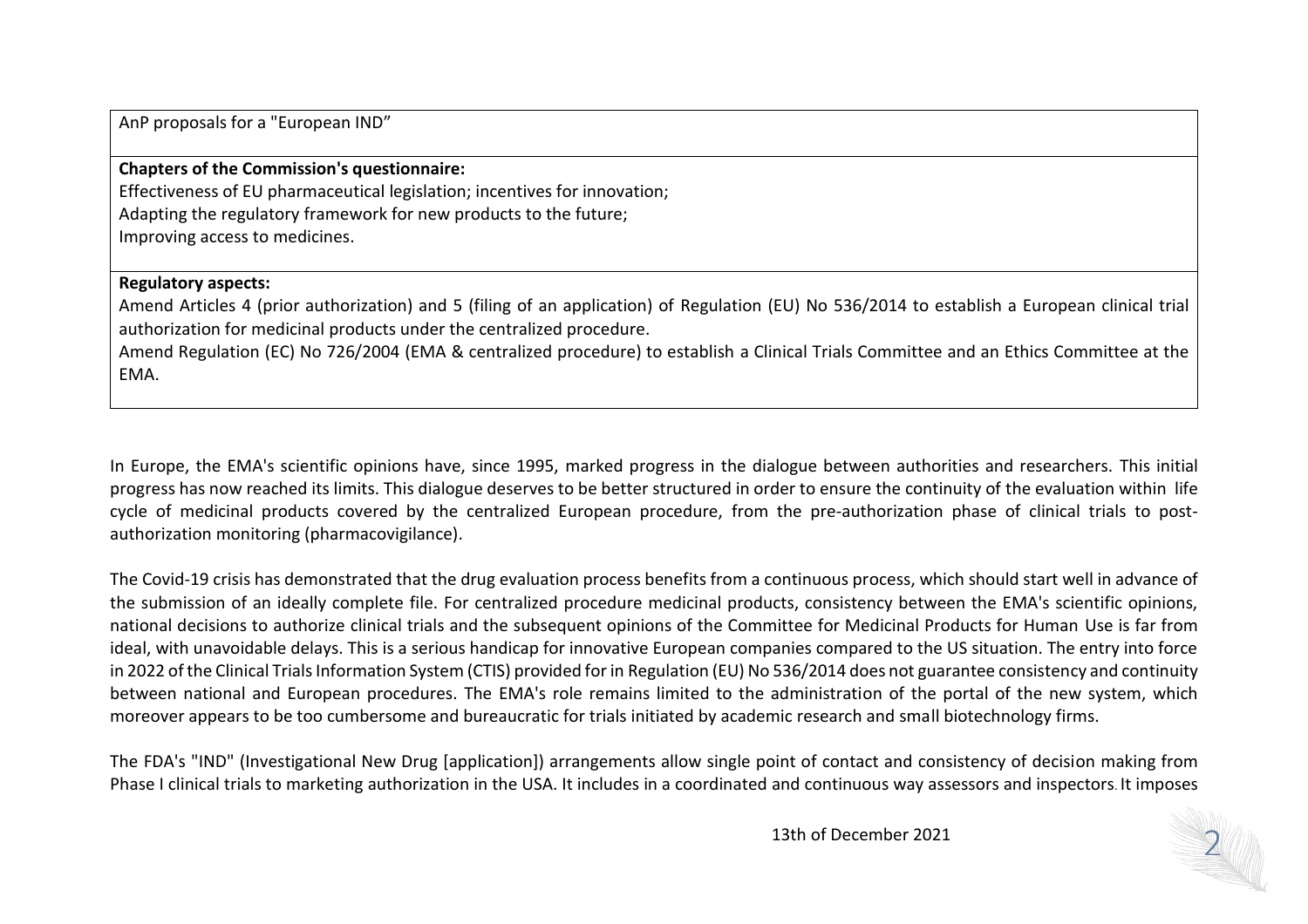a global scheme of trial protocols on companies, well in advance of any European decision. And finally, it is much more responsive to a strong therapeutic need. The FDA process is sequential, comprising progress meetings and thematic meetings, formal, with minutes, and informal, with participation of assessors, inspectors and applicants. Thus, the FDA can be met at all stages of the clinical trial phases, and avoids desynchronization between the clinical, chemical and manufacturing controls.

The EMA's "Prime" scheme, which makes it possible to obtain a rapporteur at an early stage for priority medicinal products, is certainly an improvement, but only for a limited number of medicinal products. Centralizing the authorization of clinical trials for medicinal products intended for European marketing authorization would be a much more decisive and beneficial step forward for European clinical research. The current scientific opinion could be maintained for the "pre-IND" phase. To this end, Regulation (EU) No 536/2014 on clinical trials should be amended to give the European Commission, on the advice of the EMA, the power to authorize any clinical trial concerning a medicinal product falling under the centralized procedure. Regulation (EC) No 726/2004 on the EMA could establish a Clinical Trials Committee and an Ethics Committee.

After submission of the application to the EMA, the rapporteurs of these two committees should preferably be appointed from among the members of the countries concerned by the proposed trials. Strict deadlines for the appraisal, the modalities of coordination with the relevant inspectorates and the amounts of fees will have to be specified. It will be important for the EMA to ensure the continuity and consistency of assessments from the central authorization of clinical trials to the marketing authorization of the medicinal product concerned. In addition, procedures should be adapted to the needs of academic research and small biotechnology companies. This European clinical authorization must not call into question the procedures health technology assessment (HTA) procedures for the reimbursement of medicines by national reimbursement of medicines by national social security bodies.

#### **2. Flexibility and acceleration of certain variation procedures.**

#### AnP proposals to improve variation procedures

# **Chapters of the Commission's questionnaire**:

Efficiency of EU pharmaceutical legislation; incentives for innovation; Adapting the regulatory framework for new products to the future; Improving access to medicines.

**Regulatory aspects, adaptation to ICH Q12 requirements of the following texts:**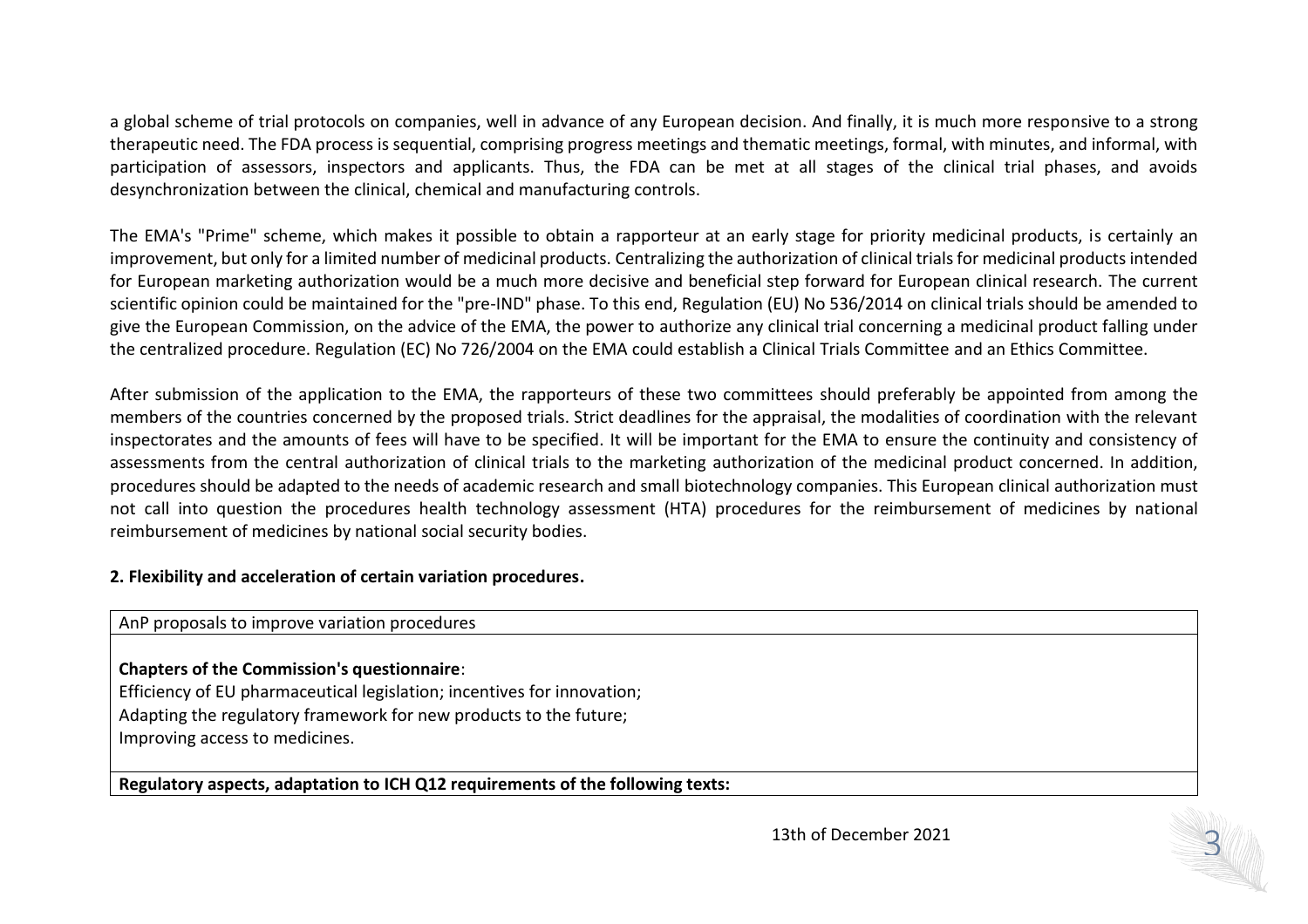Regulation (EC) No 726/2004 (centralized procedure), in particular Articles 14bis, 16 and 16bis.

Regulation (EU) No 712/2012 on variations.

Directive 2001/83/EC on the Community code relating to medicinal products for human use, in particular Articles 22ter, 23ter, 44 and 45. Extend the responsibility for PQs to the marketing authorization holder (Art 48/49, 52 of the Directive) and make good manufacturing and distribution practices, etc., enforceable against him.

The recent pandemic has shown the importance of being able to rapidly carry out certain necessary improvements (manufacturing sites, suppliers, analysis methods, batch sizes, storage conditions, etc.) to better adapt to the needs of European patients and avoid shortages.

The marketing authorization holder will have to submit, upstream, to the authorities responsible for marketing authorization, including the assessment of the risks related to critical or non-critical changes. Control by a well-controlled quality system, available for inspection and under the authority of the qualified person<sup>2</sup>, will ensure this. This should allow for a faster implementation without prior authorization, of changes according to objective criteria of criticality and their control. The regulatory framework for these changes will have been validated in advance by the marketing authority and will be facilitated by a more systematic upstream dialogue with the authorities. These improvements will ensure better access to medicines and may avoid delays and possible production stop or batch recalls. These changes are recommended in particular by the guideline Q12 of the International Council for Harmonization of Pharmaceutical Requirements (ICH). In order to be operational, this guideline must be integrated into the regional legislation of the countries participating in ICH. The United States, Japan and Canada have already implemented it. It is up to the European Union to do the same so as not to penalize production on its territory.

Due to globalization, the verification of risk assessment studies by national authorities in Europe is possible for manufacturing sites that are subject to recognition of inspections within the EU or outside the EU as a result of agreements with the EU. This verification is more problematic, unless specific and rigorous inspections, for other producing countries, notably India and China. The development of a more extensive system of international cooperation on inspection should be encouraged and supported by the parties concerned by ICH to achieve mutual confidence in inspection reports in the medium term. This would save resources, facilitate the implementation of ICH Q12 and the necessary exchange between inspection systems.

 $\overline{a}$ 



<sup>2</sup> In France, the Pharmacien Responsable », see chapter 4.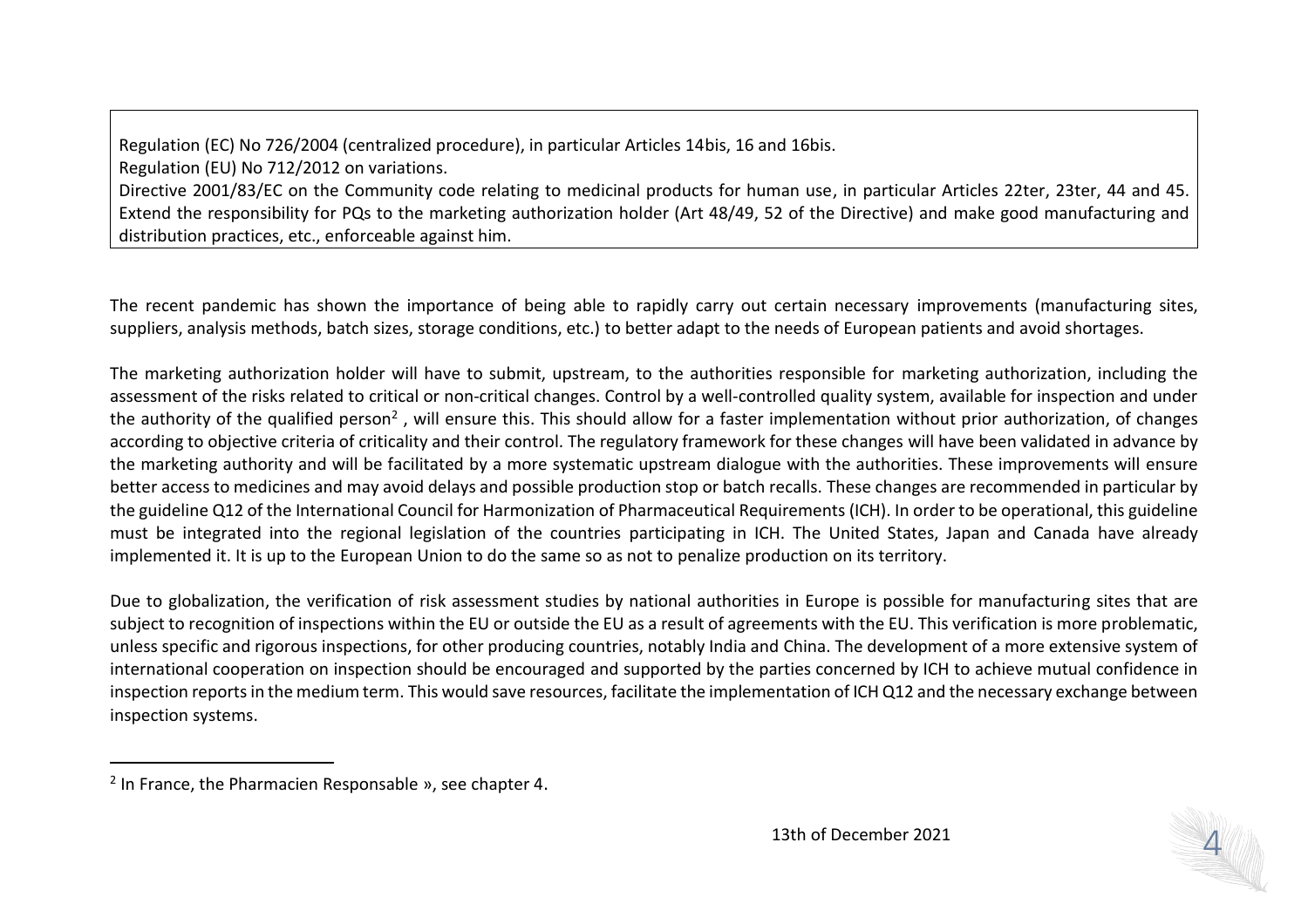## **3. Engage the EU and stakeholders in an essential medicines policy**

AnP proposals for a European essential medicines policy

**Chapters of the Commission's questionnaire:**

Effectiveness of EU pharmaceutical legislation; unmet medical needs; improving access to medicines; competitiveness of European markets to ensure affordable medicines; reallocation of medicines; security of supply of medicines; quality and manufacturing of medicines.

#### **Regulatory aspects:**

Amend the following provisions to facilitate cross-border cooperation in response to unavailability.

Regulation (EC) No 726/2004 (centralized procedure) creation of a "Committee for Essential Medicinal Products" to prepare monographs and coordinate data collection in conjunction with the European Pharmacopoeia.

Directive 2001/83/EC on the Community code for medicinal products for human use: simplified registration, with increased harmonization for medicines designated as "essential", including legal information.

The unavailability of medicines has been the subject of public statements by the French Academy of Pharmacy in April 2013, June 2018 and June 2021, as well as in its above-mentioned comments of 26 April on the creation of HERA. According to the Academy, the priority for action should be to focus on the medicines most at risk of shortage and whose lack is likely to lead to a significant loss of chance for the patient: conventional medicines that have already fallen in the public domain such as anticancer drugs, antibiotics, corticoids, curares, analgesics, sedatives, vaccines, etc., representing the majority of sources of shortages. The COVID crisis has added additional tensions (curares, injectable analgesics, sedatives, etc.). The AnP highlighted the difficulties linked to the lack of harmonization of so-called "essential" medicines under decentralized procedures.

In June 2021, the AnP had noted the multiple differences between almost similar medicines not registered by the centralized procedure:

● Legal information and packaging (dosages, formulations of indications and contraindications).

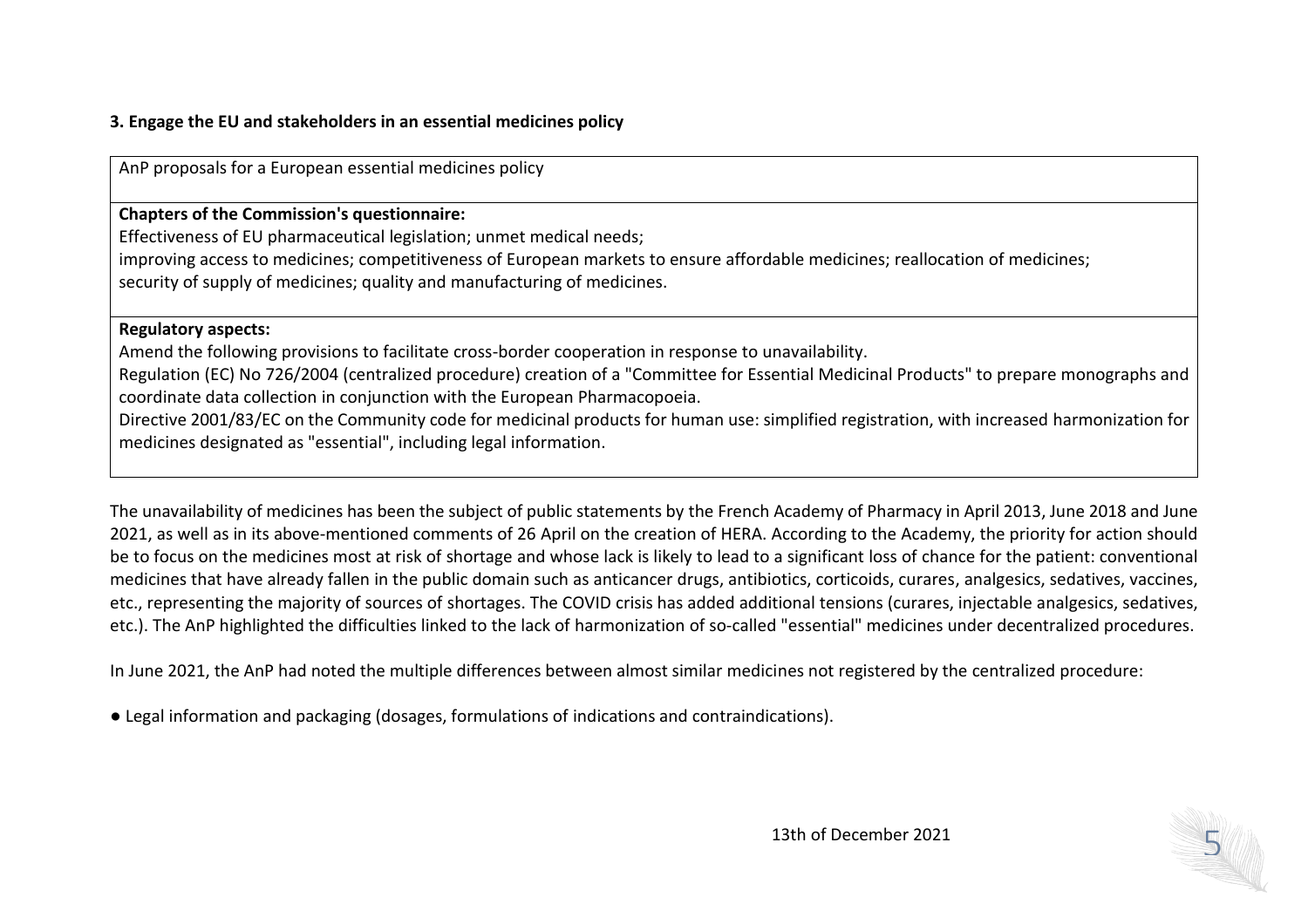● Registration records: dosing methods, manufacturing methods (batch size, ...), manufacturing sites, difference in excipients. It should be noted in this context that the mutual recognition procedure has not been sufficiently effective in achieving full harmonization of formulations, unlike the centralized procedure.

● Necessary constraints on good manufacturing practice that may hamper this flexibility and the need to anticipate the particular conditions adapted to manufacturing in crisis situations or to necessary transfers. To date, there are few or no manufacturing protocols defined and validated upstream that could facilitate these technical adjustments.

In order to encourage cross-border cooperation to deal with unavailability, the European legislator could commit the EMA, national authorities and the European Pharmacopoeia in an "essential medicines policy" for the European Union. Among all essential medicines, this new policy should target a growing number of so-called "essential medicines" for which Member States accept the need for further harmonization, in the interests of public health and greater EU health autonomy. While it is not possible to centralize all medicinal products under the essential medicines policy, measures<sup>3</sup> could be taken to facilitate and simplify access to these medicines before and during their registration in the decentralized and mutual recognition procedures.

The EMA would be responsible for identifying, together with the Heads of National Agencies, these "essential" medicines (medicines and active ingredients) according to common criteria on the basis of data available to all authorities concerned, including the European Pharmacopoeia. Consultation with industry, wholesalers and hospital and community pharmacists, as well as patient representatives and scientific societies. The European Directorate for the Quality of Medicines and HealthCare (EDQM, European Pharmacopoeia, Council of Europe) has a key global role in ensuring the quality of medical products and their components. The monographs of the Pharmacopoeia are made mandatory in EU legislation. EDQM has a good knowledge of the supply chain, notably through inspections of active ingredients manufactured in third countries. In addition to the intensification of links with the EMA, EDQM should be fully integrated into future HERA networks. The European Health Programme could provide the important resources needed for interactive data sharing resources, including data from the certification of European Pharmacopoeia monographs. This could help the new European Health Emergency Response and Preparedness Authority (HERA) to prevent shortages of essential medicines, by detecting and responding quickly to health emergencies. The European Essential Medicines Policy should make it possible to identify at any time existing strategic stocks and to pool them if necessary, under the conditions set by the interested Member States.

The EMA could collaborate with the European Pharmacopoeia to develop more European monographs of essential medicines (finished products and active ingredients) by standardizing formulations, manufacturing processes, control methods and stability periods according to the type of

 $\overline{a}$ 

<sup>&</sup>lt;sup>3</sup> A precedent in terms of legislative tools exists for herbal medicinal products, although the basic issue is quite different.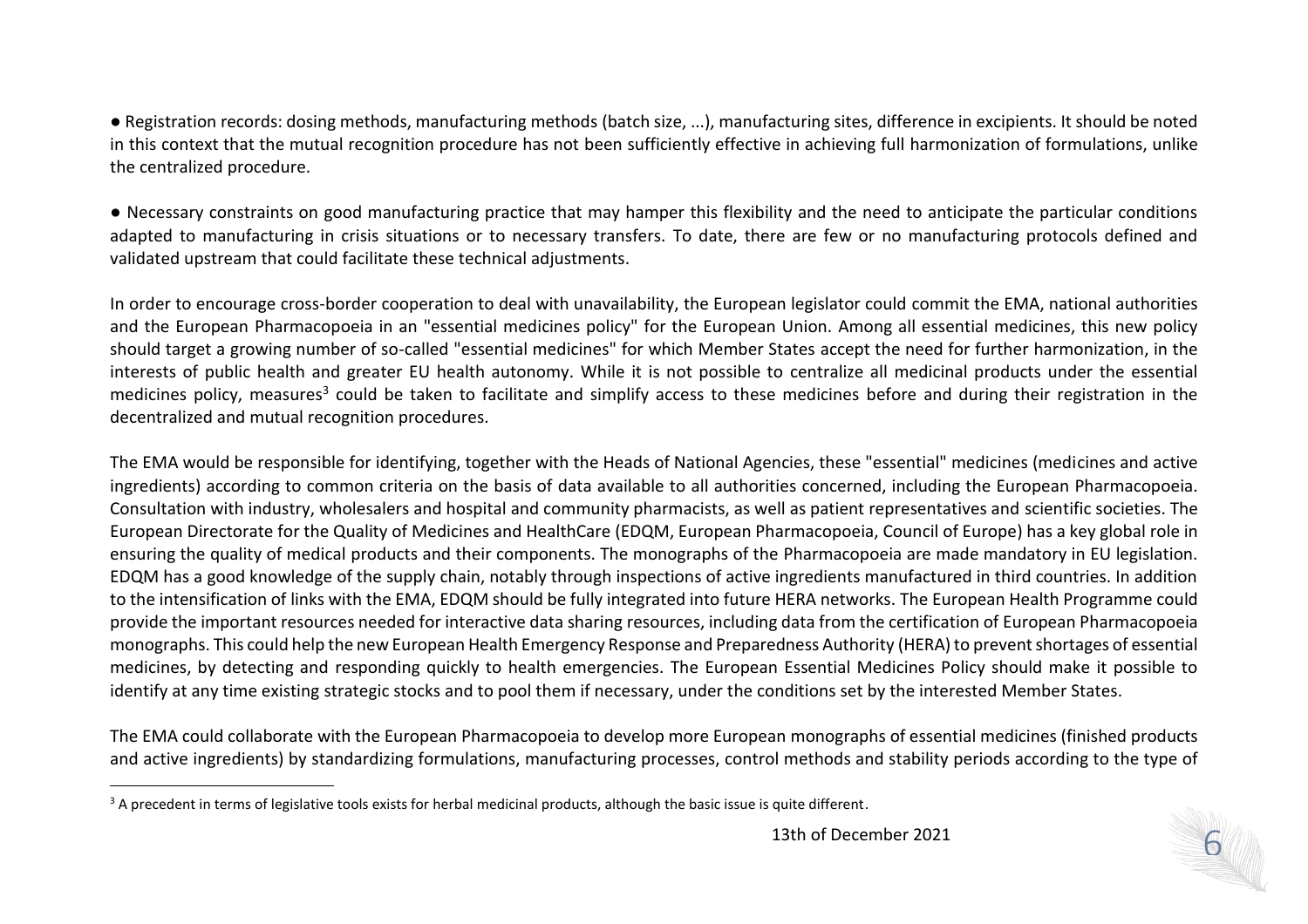packaging. This cooperation could be financially supported in the same way as the European Commission provided financial support to EDQM for biological standardization when Directive 89/342/EEC on immunological medicinal products was adopted.

An ad hoc committee of relevant European and national partners, located at the EMA could define the standardized elements of information to be included on the packaging and package leaflet of these medicinal products, including an electronic package insert. The use of the electronic package leaflet could be developed through the use of a quick response code (QR code). Medicines identified as essential should have privileged access to harmonized procedures for national authorizations, as provided for in Articles 30.1 and 30.2 of the Community Code for medicinal products for human use.

#### **4. Authority of the Qualified Person**

AnP proposals on the authority of the qualified person

# **Chapter of the Commission's questionnaire**:

Quality and manufacturing of medicines; security of supply; effectiveness of EU pharmaceutical legislation.

## **Regulatory aspects**:

Amend the following aspects of Directive 2001/83/EC on the Community code for

for medicinal products for human use:

- Joint liability of the manufacturing authorization holder and the qualified person: Articles 46, 48 and 49, 52

- Joint liability of the marketing authorization holder (Article 6) and the qualified person for information (Article 12) and pharmacovigilance (Article 104).

- Joint liability of the distribution authorization holder and the qualified person: Articles 77 and 79.

Since Directive 75/319/EEC, good manufacturing practice has evolved considerably and has been extensively codified at European level. There is a need to strongly assert the shared responsibility of the general management of companies and the Qualified Person, so as not to leave the Qualified Person alone when faced with difficult situations and without adequate resources to fulfil their role. The responsibility of the Qualified Person does not exonerate the company's management from its "product liability". The manufacturing authorization holder must have a pharmaceutical quality system incorporating good manufacturing practice and risk management, the effectiveness of which is the full